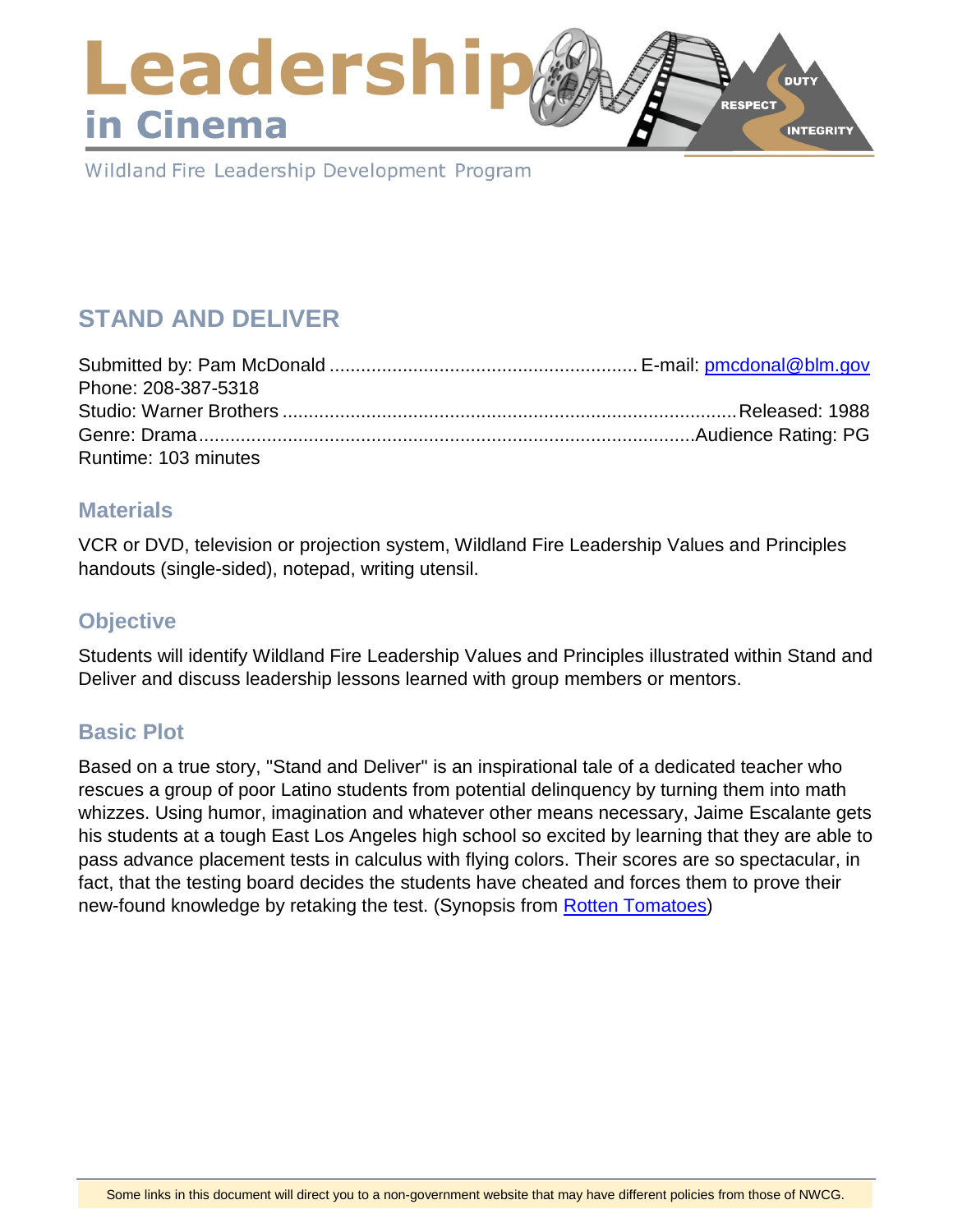# **Cast of Main Characters**

# **Facilitation Options**

Stand and Deliver illustrates an abundance of leadership values and principles. This film can also be used to address ethical issues within the wildland fire community. Examples of both good and bad leadership can be found within the film. Students should have few problems identifying those that correspond to the Wildland Fire Leadership Values and Principles. The objective is not to identify every leadership principle but to promote thought and discussion. Students should be less concerned with how many principles they view within the film and more concerned with how the principles they do recognize can be used to develop themselves as a leader.

The film can be viewed in its entirety or by clip selection, depending on facilitator intent and time schedules. Another method is to have the employee(s) view the film on his/her own and then hold the discussion session.

# **Full-film Facilitation Suggestion**

When opting for the full-film method, the facilitator should determine a good breaking point near the middle of the film.

- 1. Review the Wildland Fire Leadership Values and Principles with students.
- 2. Advise students to document instances within the film that illustrate/violate the Wildland Fire Leadership Values and Principles on the handout provided.
- 3. Break students into small discussion groups.
- 4. Show students Stand and Deliver.
- 5. Break. (Suggestion: After summer school ends.)
- 6. Begin the guided discussion.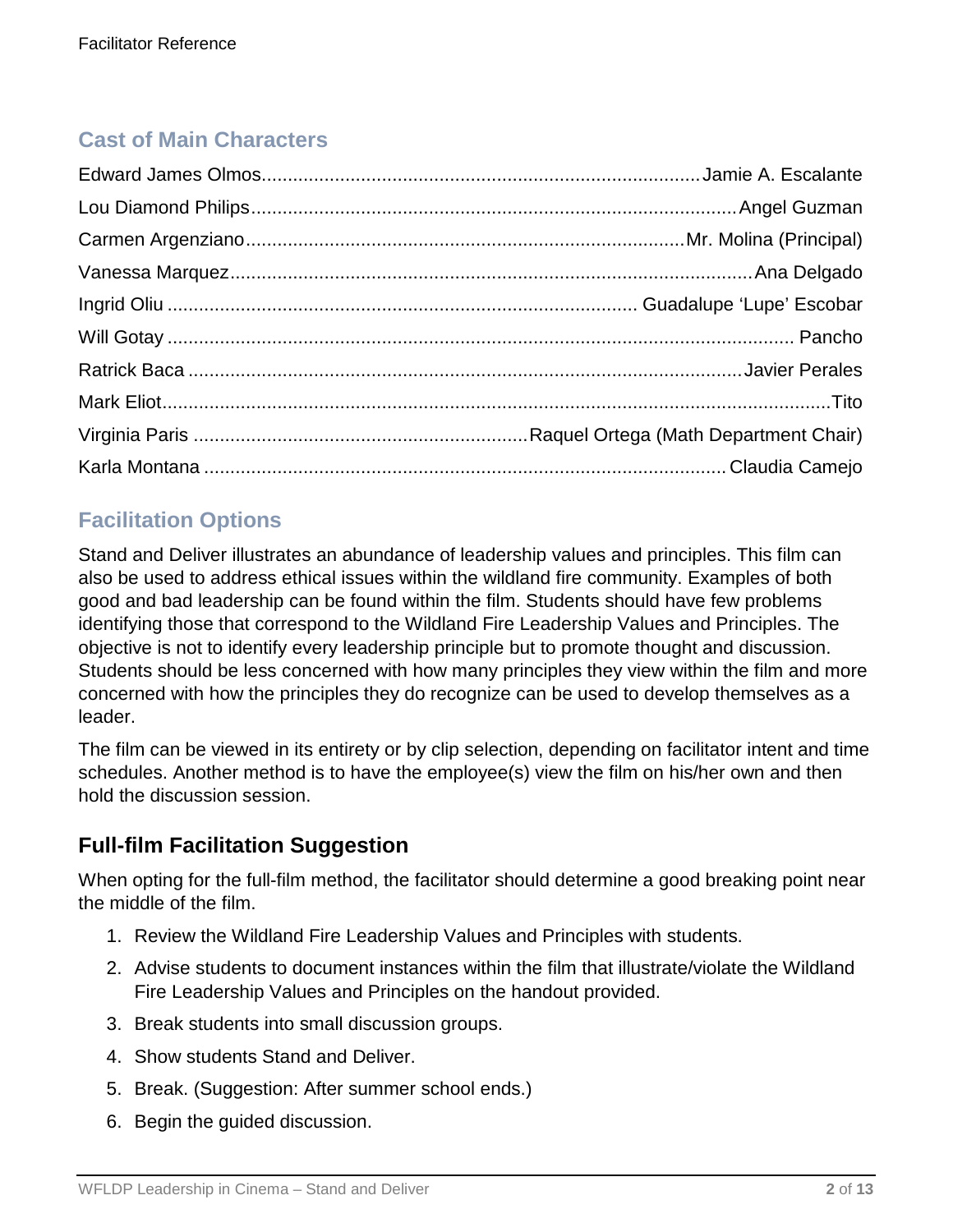- 7. Provide a short synopsis with some "ticklers" to pay attention before beginning the rest of the film.
- 8. Resume the film.
- 9. Have students discuss their findings and how they will apply leadership lessons learned to their role in wildland fire suppression. Facilitate discussion in groups that have difficulty.
- 10.Wrap up the session and encourage students to apply leadership lessons learned in their personal and work lives.

# **Clip Facilitation Suggestion:**

- 1. Review the Wildland Fire Leadership Value or Principle targeted for discussion. (May be given or ask students to identify the value or principle being illustrated after viewing the clip.)
- 2. Show the clip.
- 3. Facilitate discussion regarding the selected clip and corresponding value and/or principle.
- 4. Break students into small discussion groups.
- 5. Have students discuss their findings and how they will apply leadership lessons learned to their role in wildland fire suppression. Facilitate discussion in groups that may have difficulty.
- 6. Wrap up the session and encourage students to apply leadership lessons learned in their personal and work lives.

## **Mentor Suggestion**

- Use either method presented above. The mentor should be available to the student to discuss lessons learned from the film as well as incorporating them to the student's leadership self-development plan.
- Encouraging individuals to keep a leadership journal is an excellent way to document leadership values and principles that are practiced.
- Suggest other wildland fire leadership toolbox items that will contribute to the overall leadership development of the student.

Hyperlinks have been included to facilitate the use of the [Wildland Fire Leadership Development](https://www.fireleadership.gov/)  [Program website.](https://www.fireleadership.gov/) Encourage students of leadership to visit the [website.](https://www.fireleadership.gov/)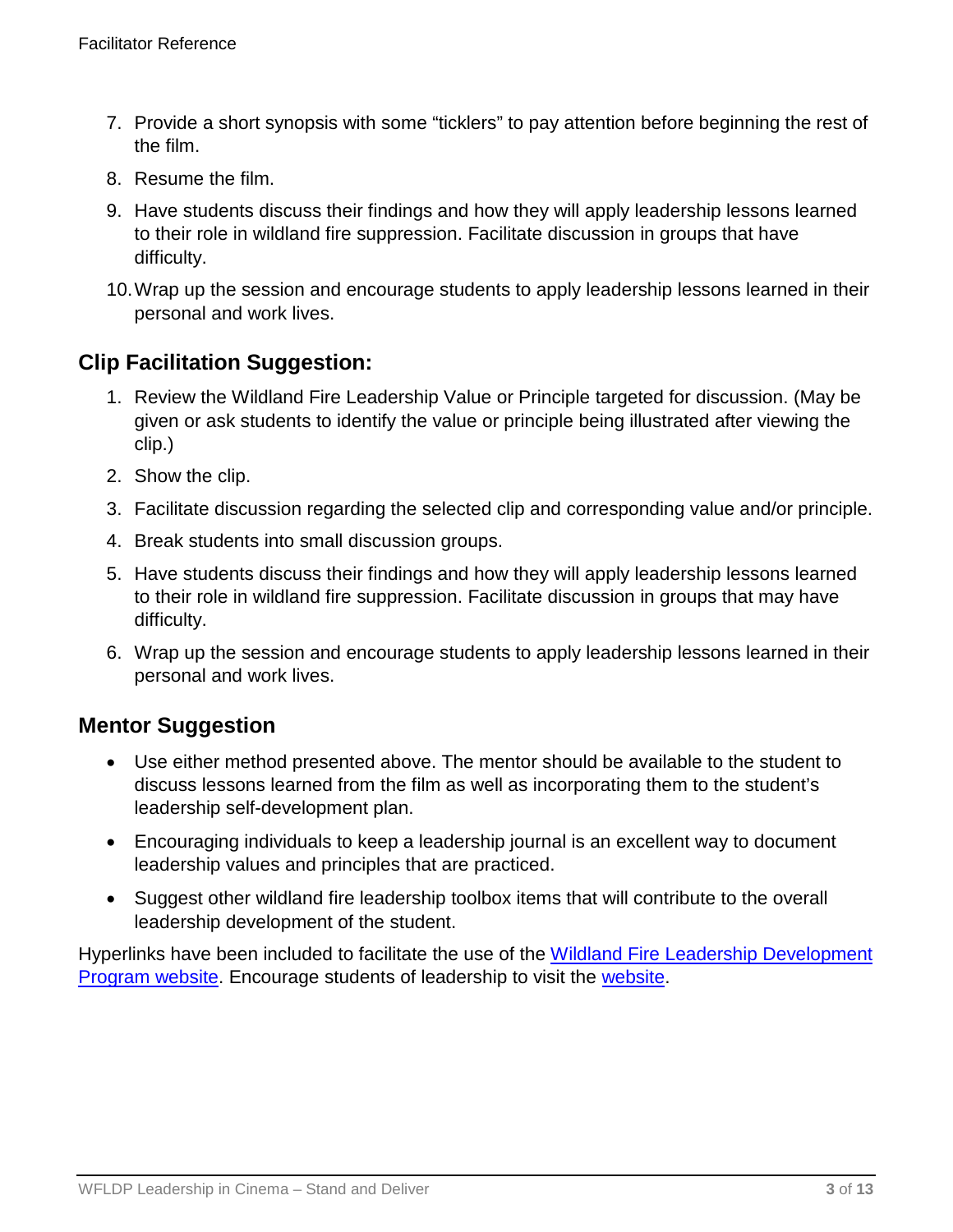The following clips illustrate the Wildland Leadership Values and Principles. These are only guidelines and may be interpreted differently by other views; they are presented as a guide for facilitation.

# **Duty**

- Jaime teaches math with determination even though he was hired to teach computers. (Take charge when in charge.)
- Although the math class is called Math 1A, Jaime teaches the students Algebra. (Consider individual skill levels and development needs when assigning tasks.)
- Jaime requires that students take summer and Saturday school to take Calculus and the AP test. He also requires a signed contract. (Develop a plan to accomplish given objectives. Clearly state instructions.)
- Raquel the Math Department Chair fails in her leadership duties. (Take charge when in charge. Maintain situation awareness in order to anticipate needed actions. Improvise within the commander's intent to handle a rapidly changing environment. Use positive feedback to modify duties, tasks and assignments when appropriate.)
- Jaime takes students who haven't been recognized for their skills and abilities and makes them top quality calculus students. (Develop your subordinates for the future.)

## **Respect**

- Jaime steps into violent situations when fights occur on campus. (Put the safety of your subordinates above all other objectives.)
- Jaime institutes a daily quiz. (Provide accurate and timely briefings.)
- Angel repays his mentor by refurbishing Jaime's car. Jaime visits Ana's father and gives Angel three textbooks. (Take care of your subordinate's needs.)
- Jaime pushes self and the students to the extreme. Summer school is held in a locker room. (Consider team experience, fatigue and physical limitations when accepting assignments.)
- The principal breaks up a fight between Poncho and Angel. (Resolve conflicts between individuals on the team.)

## **Integrity**

- Jaime admits to the staff that he can do more to help the math scores. Jaime tells administration that he wants to teach Calculus. (Keep your superiors informed of your actions.)
- Claudia tells Jaime that she is offended by comments concerning her personal life. (Actively listen to feedback from subordinates.)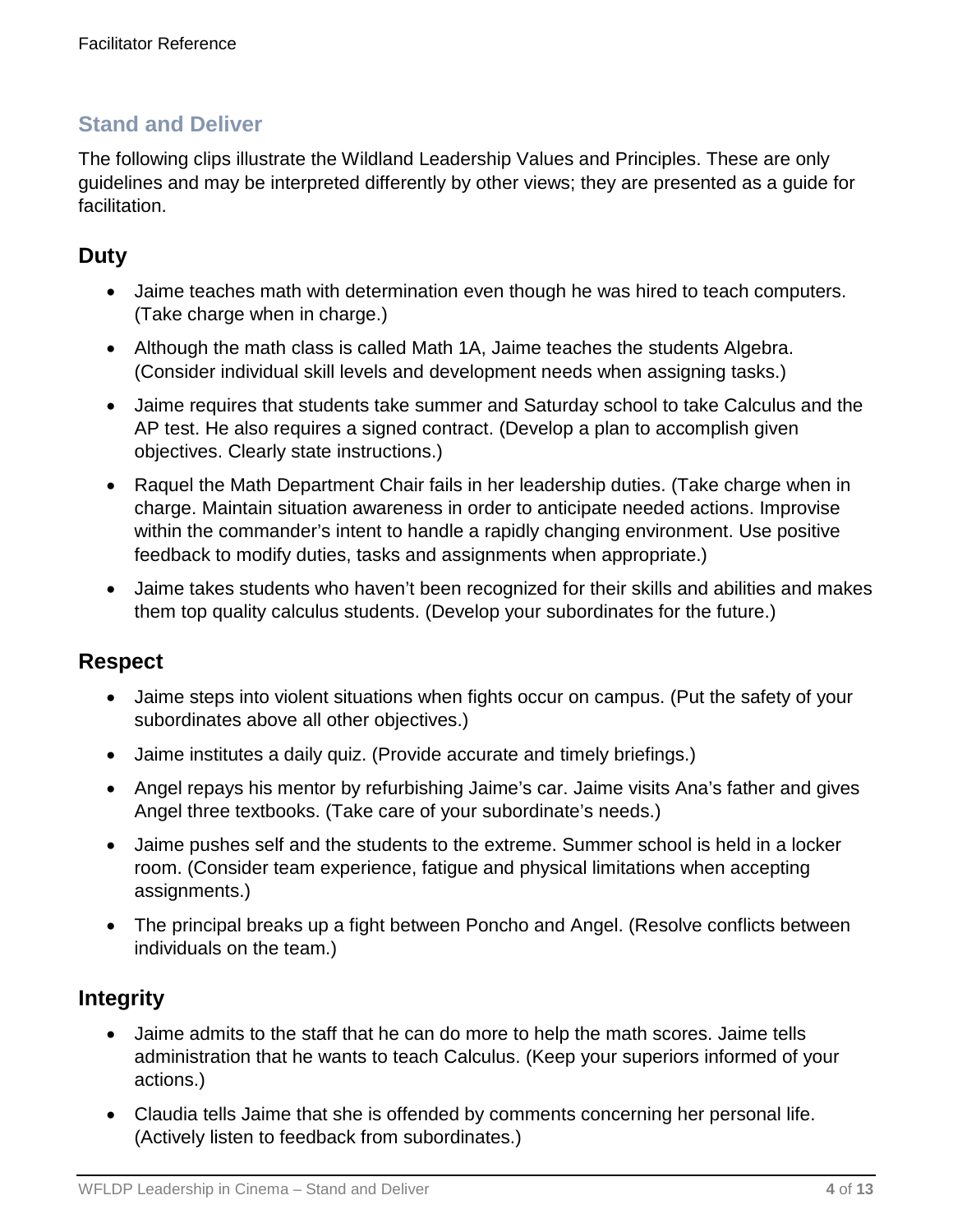- Jaime teaches from his hospital bed. (Don't sow discouragement when facing setbacks.)
- Claudia tells her mom why she wants to take Calculus. Angel chooses a better life style. (Know the strengths/weaknesses in your character and skill level.
- Jaime agrees to a retest although he does not support this alternative. (Credit subordinates for good performance. Choose the difficult right over the easy wrong.)

### **Guided Discussion – Possible Answers**

- 1. Jaime Escalante is thrust into the classroom without a plan of action. How does he handle the situation? What would you have done differently in his situation?
	- **Although Jaime voices his concern that he was hired to teach computers, he "jumps into the fire" and teaches math with enthusiasm and dedication. He assesses the situation and makes corrections to the curriculum to fight the needs of his students. He challenges the students to be better.**
	- **Answers will vary.**
- 2. As a rookie teacher in the Math Department, one would assume that Jaime would have a mentor; Raquel Ortega (Math Department Chair) seems the logical mentor. How did Raquel perform as a mentor and as overall leader of the department? Have you experienced this type of leadership as a wildland firefighter? How did you handle the situation?
	- **Ms. Ortega did not perform as a solid leader. She gave no briefing to Jamie before he entered the classroom, felt there was no way to bring up test scores, placed a lot of the problem on the students and their lifestyles, and gave little if any support to Jaime in developing the students for the future.**
	- **Answers will vary.**
- 3. When students are told to take their seats at the beginning of the film, a girl makes a comment asking if the class can talk about sex. Jaime responds with what another female student mentions could cost him his job. Was this appropriate? How does this apply to the job of the wildland firefighter?
	- **Answers will vary.**
	- **Although this comment was relatively innocent, offense may be taken by some. All employees have a right to: (1) A safe and healthy environment, (2) Freedom from discrimination, (3) Be treated with dignity and respect. These types of comments could violate ethical standards and are not tolerated in the workplace.**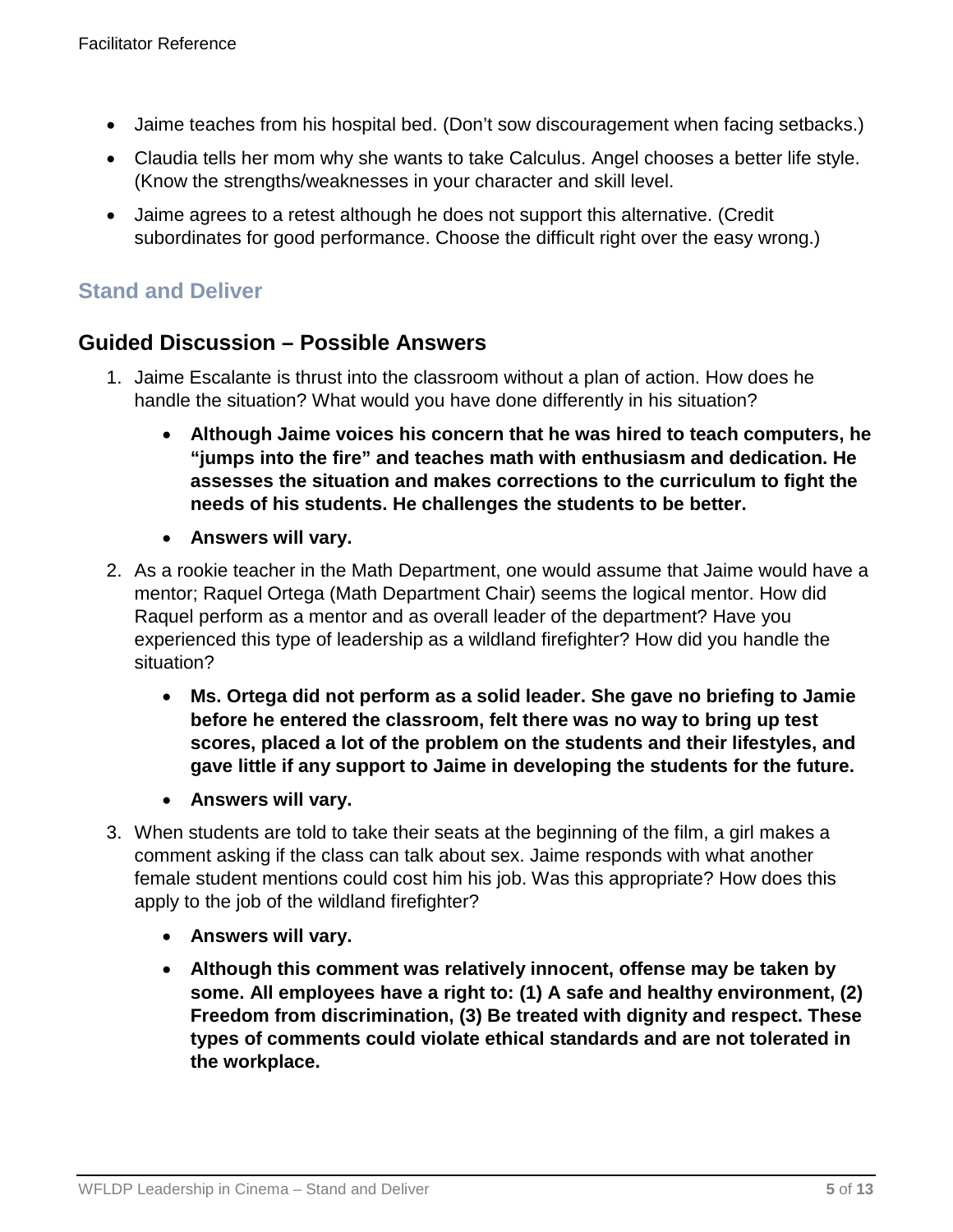- 4. What point is Jaime making to the students by dressing in a chicken fryer outfit? Does he mention why he is dressed as such? How powerful is nonverbal communication between individuals?
	- **Jaime is making a point that the students can aspire to higher levels.**
	- **Jaime doesn't specifically talk about the outfit, but does say, "Tough guys don't do math. Tough guys fry chicken for a living!"**
	- **Nonverbal communication is responsible for more than half of communication between individuals. As the cliché says, "Actions speak louder than words."**
- 5. Jamie's authority is challenged by a few students ("Finger Man" and Angel specifically) who come in late to class. How does Jamie handle the situation? Has your authority as a leader been challenged? How did you handle the situation?
	- **Jamie clearly lets the challenging students know that he is in charge. He makes an example out of Finger Man by using finger math to make a point of his authority.**
	- **Answers will vary.**
- 6. Angel is asked to solve a simple problem: "Fill in the hole." What approach does Jaime use to get Angel to answer the question? Is this an effective technique?
	- **Jaime keeps asking that Angel fill the hole. Then he uses Angel's image to make him answer—he tells Angel that he doesn't want the other students to make fun of him.**
	- **Answers will vary.**
- 7. During a staff meeting concerning accreditation, Jaime is the only teacher who admits that he hasn't done enough to solve the problem and can do more. He makes the following statement, "Students will rise to the level of your expectations." What is meant by this statement?
	- **Answers will vary. A good leader will not make rush judgments about a subordinate. Being objective and encouraging them to do well will promote leadership development. Good leaders will rise to the challenge.**
- 8. Giving a subordinate the tools he/she needs to succeed is vital to leadership development. Jaime gives Angel three books to succeed in the class without damaging Angel's reputation with his "homeys." What tools have you been given or can give to subordinates to develop leadership?
	- **Answers will vary. Refer to Toolbox on the** [Wildland Fire Leadership](https://www.fireleadership.gov/)  [Development Program website.](https://www.fireleadership.gov/)
- 9. Jaime speaks of the term ganas—desire. "All you need is ganas." How can you inspire ganas within yourself or your crew?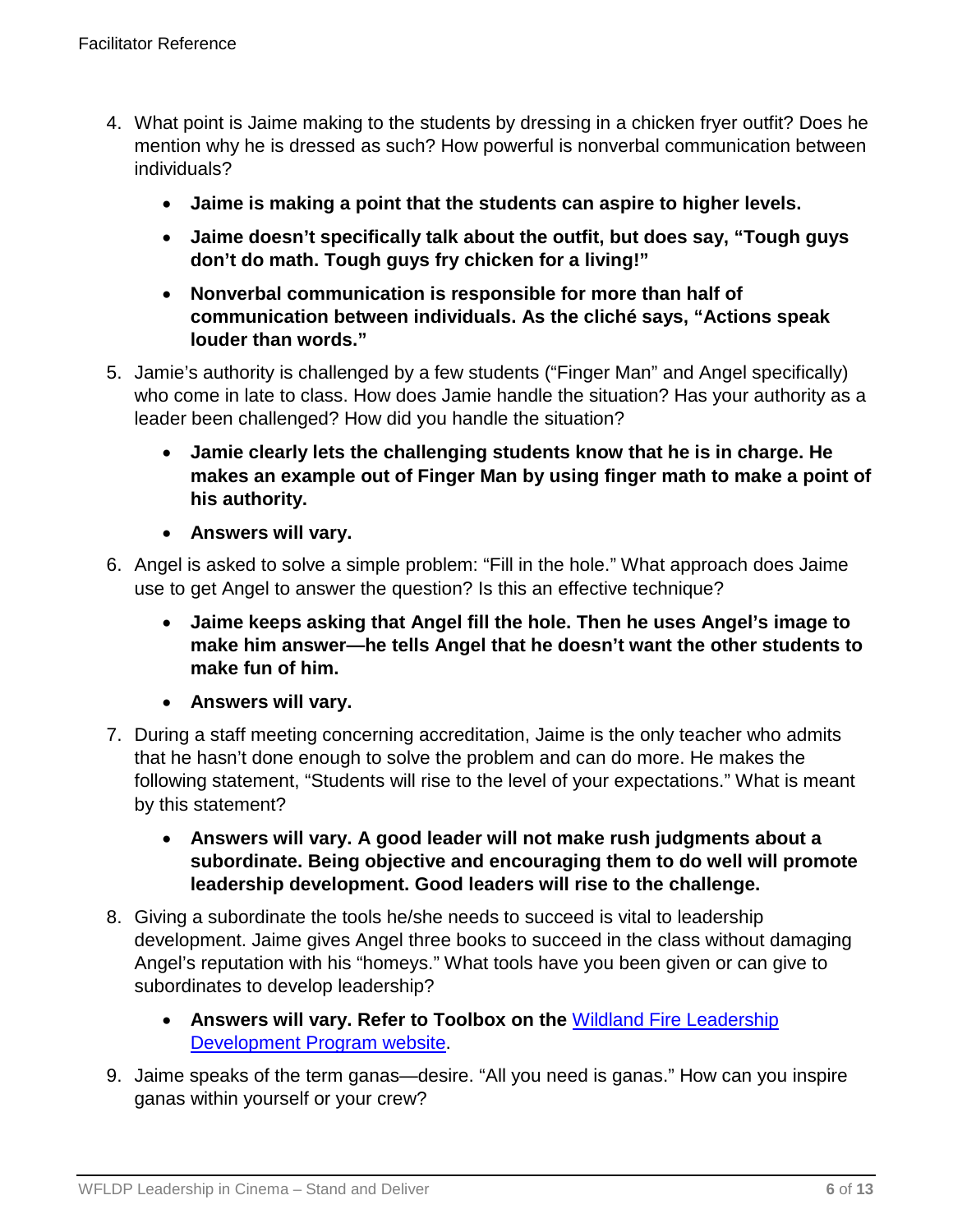- **Answers will vary. Promote the Wildland Fire Leadership Values and Principles. Develop a leadership self-development plan. Refer to the Leadership Toolbox for references.**
- 10.Ana Gelgado drops her math class to work for the family business. Mr. Delgado views Jaime's visit and comments as an insult. What barriers have you encountered while developing yourself as a leader? How did you overcome those barriers? Do you need assistance in overcoming those barriers?
	- **Answers will vary.**
- 11.Being a leader can present challenges. Which student challenges Jaime the most? How effective was Jaime in mentoring this student? What would you have done the same or differently?
	- **Angel challenges Jaime the most of all students. Jaime is highly effective at mentoring Angel. He uses techniques that Angel can relate to while treating him with respect and dignity. He tells Angel often that the counselor is looking for him, but always provides a second chance for success.**
	- **Answers will vary.**
- 12.When Tito, Lupe and Poncho rebel by refusing to take the math quiz, Jaime disciplines Lupe by placing her in front of the classroom. Is this an ethical disciplinary action? Is the technique effective?
	- **Answers will vary. Some may view this as hazing or a sign of disrespect.**
	- **The technique is highly effective. The concept of consequences for your actions was presented well. The students were the ones who chanted the consequences when situations occurred.**
- 13.Jaime makes this comment, "It's not that they are stupid, they just don't know anything." Students of leadership are continual learners; what tools do you have available to you to gain knowledge? Do you have a leadership self-development plan?
	- **Many tools are available in the Toolbox on the [Wildland Fire Leadership](https://www.fireleadership.gov/)  [Development Program website.](https://www.fireleadership.gov/)**
	- **Answers will vary. Refer students to the Leadership Self Development Plan on the [Wildland Fire Leadership Development Program website.](https://www.fireleadership.gov/)**
- 14."If you want to turn this school around, you're gonna have to start at the top." How has the leadership program been implemented in your organization? Can leaders at the bottom of the chain of command bring about change at the top?
	- **Answers will vary.**
	- **Changes can be made from the bottom up. If you are at the lower level, develop leadership tools in your organization—create a local staff ride, promote the Professional Reading Program, recognize quality leadership through the Lead by Example award, etc.**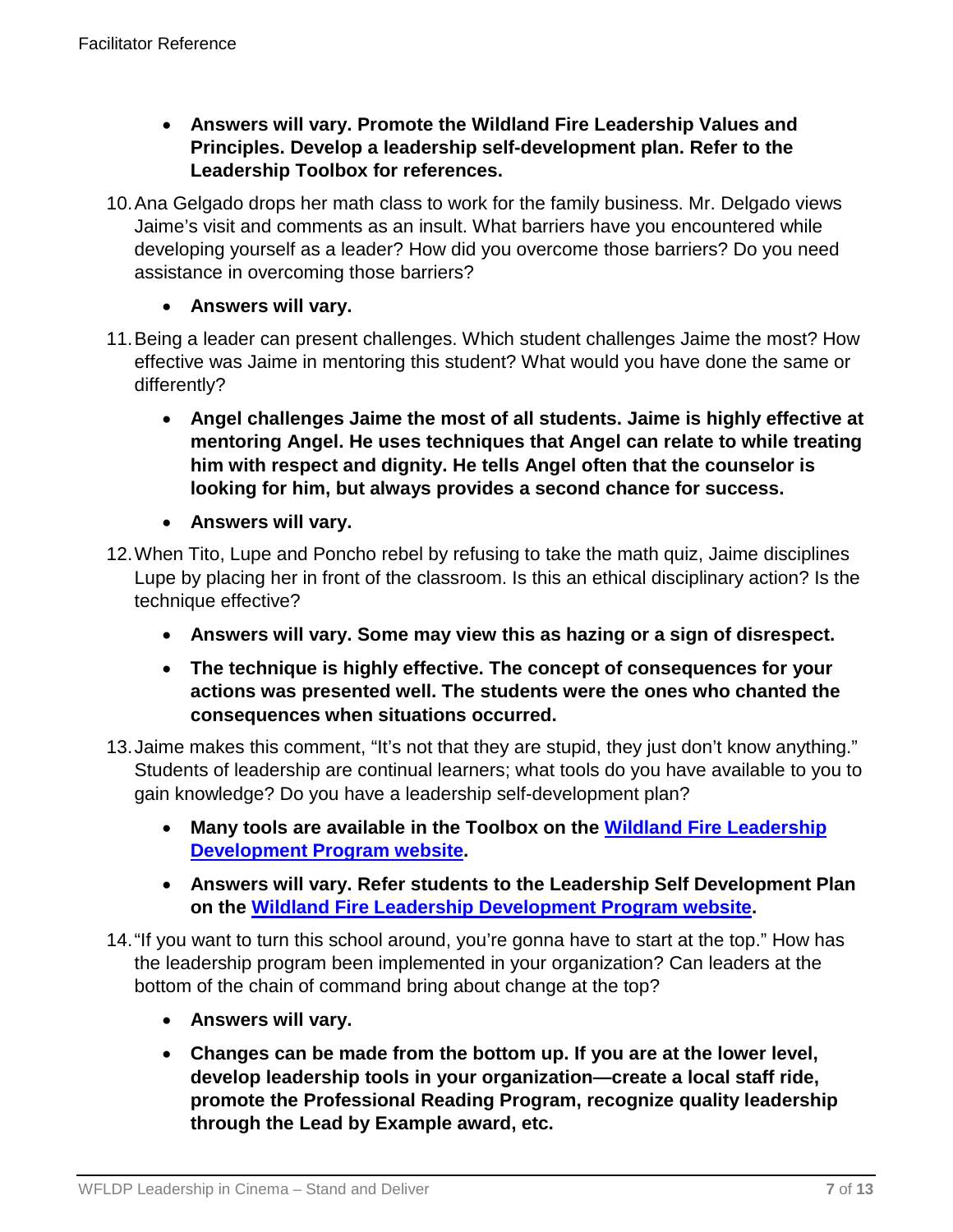- 15.Jaime requires that calculus students and their parents sign a contract before they can take the advanced placement test. Students fear that Jaime doesn't trust them. Is this an issue of trust or a sign of commitment to the program? Have you made similar commitments during your employment as a wildland firefighter?
	- **Answers will vary. Refer to the Wildland Fire Leadership Values and Principles. Values are attitudes about the worth or importance of people or things. Every leader is influenced by multiple sets of values. However, Duty, Respect, and Integrity should be the guiding values for those in leadership roles. The Leadership Principles are the specific actions that leaders should take in order to demonstrate those values.**
- 16.Jaime's comments to the class about Claudia's personal life. Is Claudia's offense to the comment warranted? Are these types of comments ethical in the wildland fire community?
	- **Claudia's response to the verbal attack is warranted.**
	- **All employees have a right to: (1) A safe and healthy environment, (2) Freedom from discrimination, (3) Be treated with dignity and respect. These types of comments could violate ethical standards and are not tolerated in the workplace.**
- 17.When Jaime has a mild heart attack, the school hires a substitute teacher to instruct the class. What qualifications does this teacher have? What are the students'/Jamie's perceptions of the teacher? What does Jaime do from the hospital to help the students? What are possible consequences to poor leadership in the wildland fire community? What can be done to mitigate these consequences?
	- **The substitute has no experience in mathematics; he is a music teacher.**
	- **The students respect the teacher, but teach themselves. Jaime saw the substitute as a babysitter.**
	- **Jaime sends students lessons through a nurse at the hospital.**
	- **Answers will vary. Discuss safety concerns.**
	- **Answers will vary.**
- 18.Why do you think students made the same mistakes on the AP test? Team cohesion is stressed a great deal in the wildland fire community. What are mistakes that can be made within a wildland firefighting crew because you spend so much time together? Who is responsible for seeing that mistakes are not made?
	- **Students spent a great amount of time together and learned the same why. Because Jaime was there only teacher, students were bound to make the same mistakes.**
	- **Group think can plague a crew. Ensure that the silent minority is heard. Conduct frequent debriefings and encourage a devil's advocate. Follow**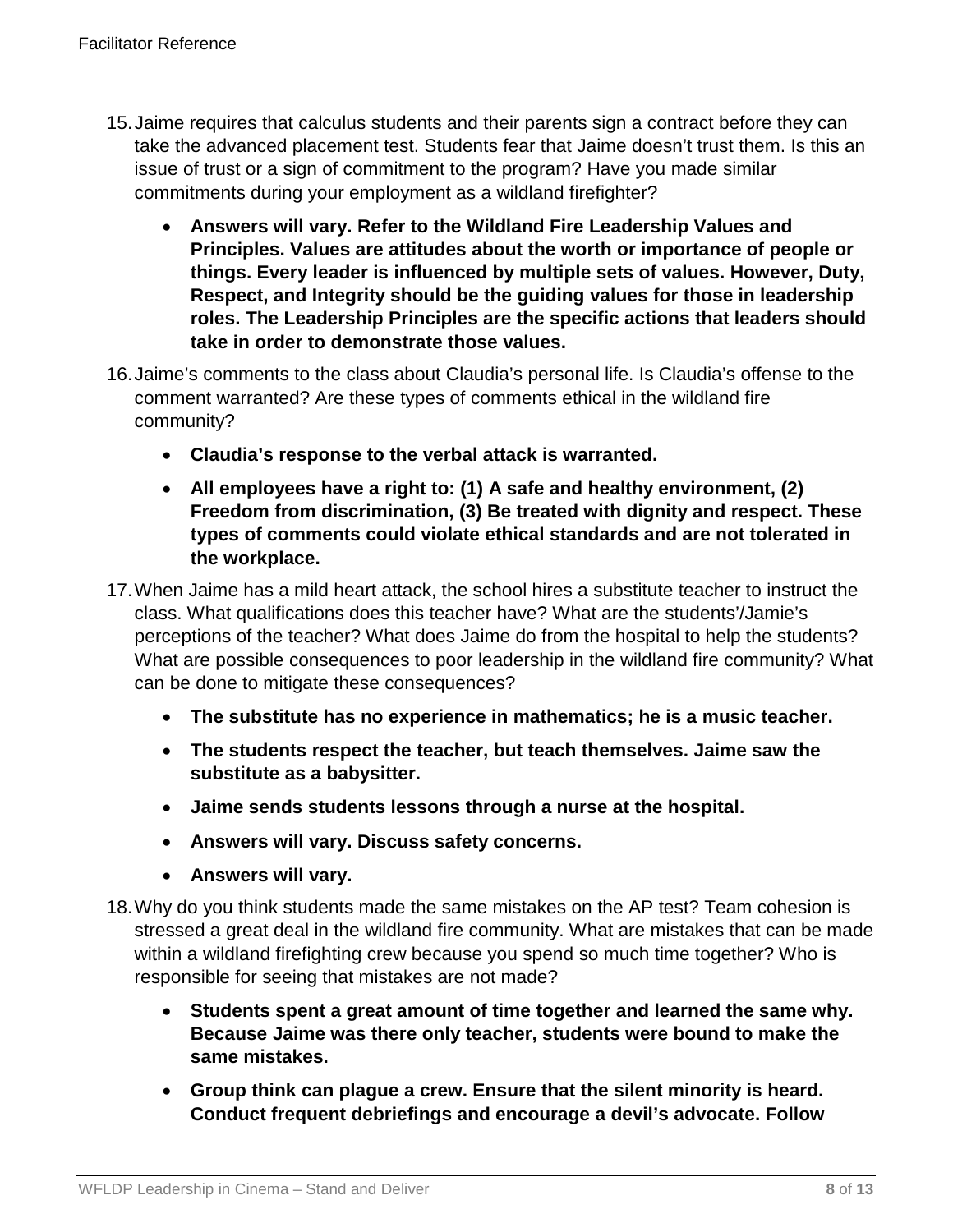**LCES and avoid the temptation to follow when things don't feel right. All employees have the right to refuse risk.**

- **Everyone is responsible to see that mistakes are not made.**
- 19.Do you agree with Jaime's charge that the EST's investigation was racially based? If you feel racially discriminated against, what should you do?
	- **Answers will vary.**
	- **Report the incident to your supervisor or EEO counselor.**
- 20.Jaime's efforts to bring about change in the math program were successful for many years after the first AP test. How has the wildland fire leadership program helped you to become a better leader? How will you use the program in the future?
	- **Answers will vary.**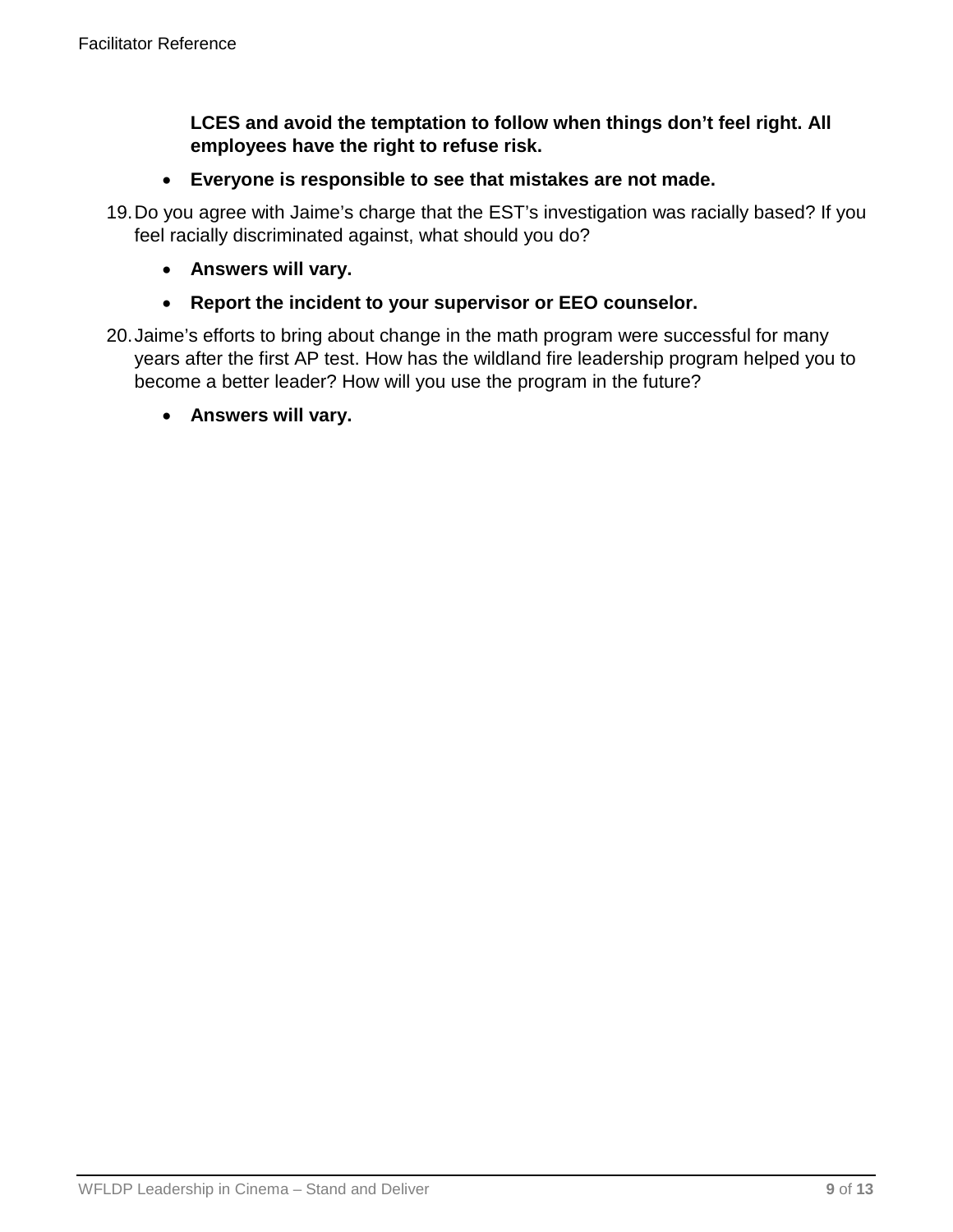#### Be proficient in your job, both technically & as a leader.

- Take charge when in charge.
- Adhere to professional standard operating procedures.
- Develop a plan to accomplish given objectives.

#### Make sound & timely decisions.

- Maintain situation awareness in order to anticipate needed actions.
- Develop contingencies & consider consequences.
- Improvise within the commander's intent to handle a rapidly changing environment.

#### Ensure that tasks are understood, supervised, accomplished.

- Issue clear instructions.
- Observe & assess actions in progress without micro-managing.
- Use positive feedback to modify duties, tasks & assignments when appropriate.

#### Develop your subordinates for the future.

- Clearly state expectations.
- Delegate tasks that you are not required to do personally.
- Consider individual skill levels & developmental needs when assigning tasks.

#### Know your subordinates and look out for their well-being.

- Put the safety of your subordinates above all other objectives.
- Take care of your subordinate's needs.
- Resolve conflicts between individuals on the team.

#### Keep your subordinates informed.

- Provide accurate & timely briefings.
- Give the reason (intent) for assignments & tasks.
- Make yourself available to answer questions at appropriate times.

#### Build the team.

- Conduct frequent debriefings with the team to identify lessons learned.
- Recognize accomplishments & reward them appropriately.
- Apply disciplinary measures equally.

#### Employ your subordinates in accordance with their capabilities.

- Observe human behavior as well as fire behavior.
- Provide early warning to subordinates of tasks they will be responsible for.
- Consider team experience, fatigue & physical limitations when accepting assignments.

#### Know yourself and seek improvement.

- Know the strengths/weaknesses in your character & skill level.
- Ask questions of peers & supervisors.
- Actively listen to feedback from subordinates.

#### Seek responsibility and accept responsibility for your actions.

- Accept full responsibility for & correct poor team performance.
- Credit subordinates for good performance.
- Keep your superiors informed of your actions.

#### Set the example.

- Share the hazards & hardships with your subordinates.
- Don't show discouragement when facing setbacks.
- Choose the difficult right over the easy wrong.





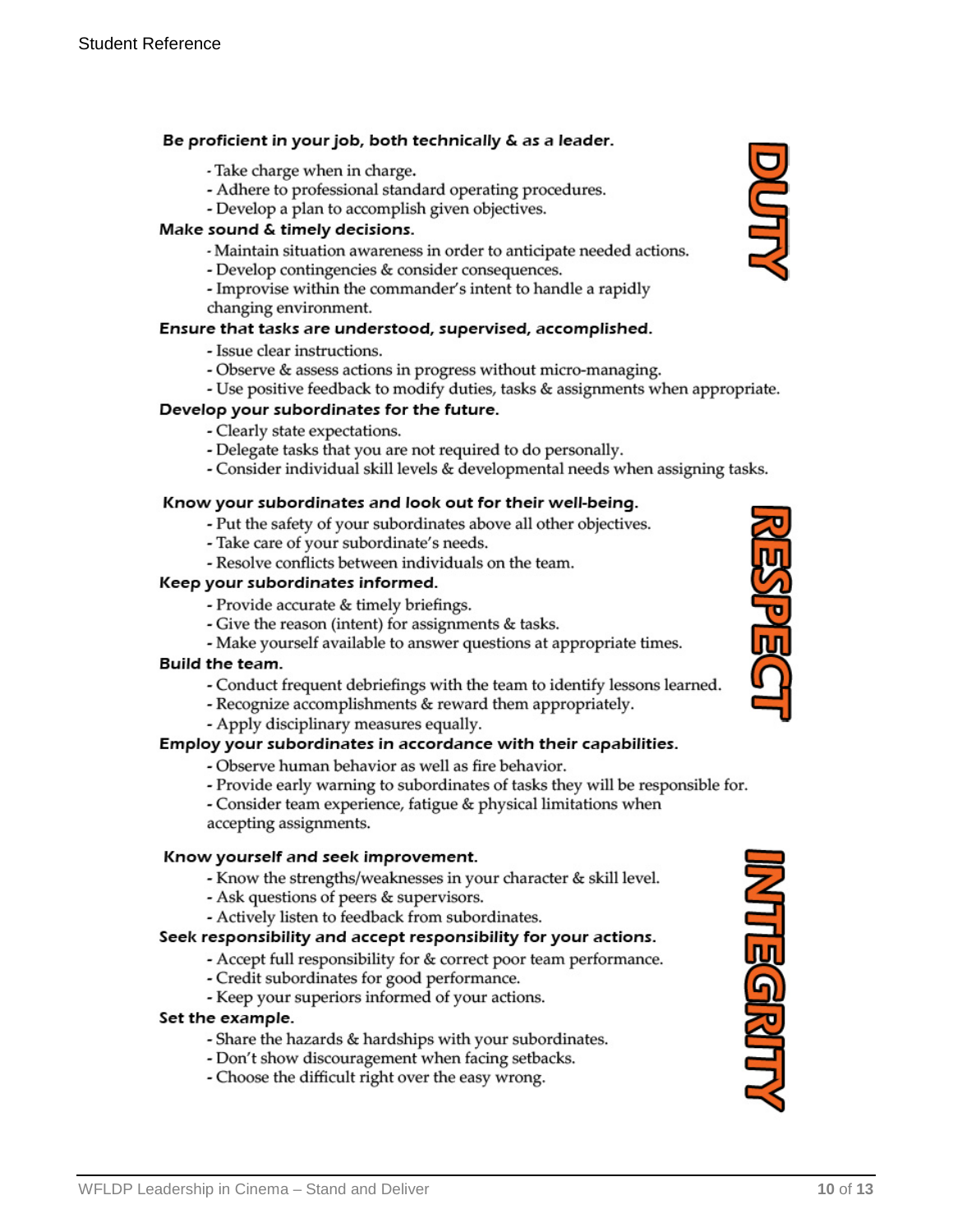- 1. Document film clips illustrating the Wildland Fire Leadership Values and Principles.
- 2. Discuss leadership lessons learned from the film with group members or mentor.

### **Duty**

- Be proficient in your job, both technically and as a leader.
- Make sound and timely decisions.
- Ensure that tasks are understood, supervised and accomplished.
- Develop your subordinates for the future.

What scenes from the movie relate to "Duty"?

### **Respect**

- Know your subordinates and look out for their well being.
- Keep your subordinates informed.
- Build the team.
- Employ your subordinates in accordance with their capabilities.

What scenes from the movie relate to "Respect"?

### **Integrity**

- Know yourself and seek improvement.
- Seek responsibility and accept responsibility for your actions.
- Set the example.

What scenes from the movie relate to "Integrity"?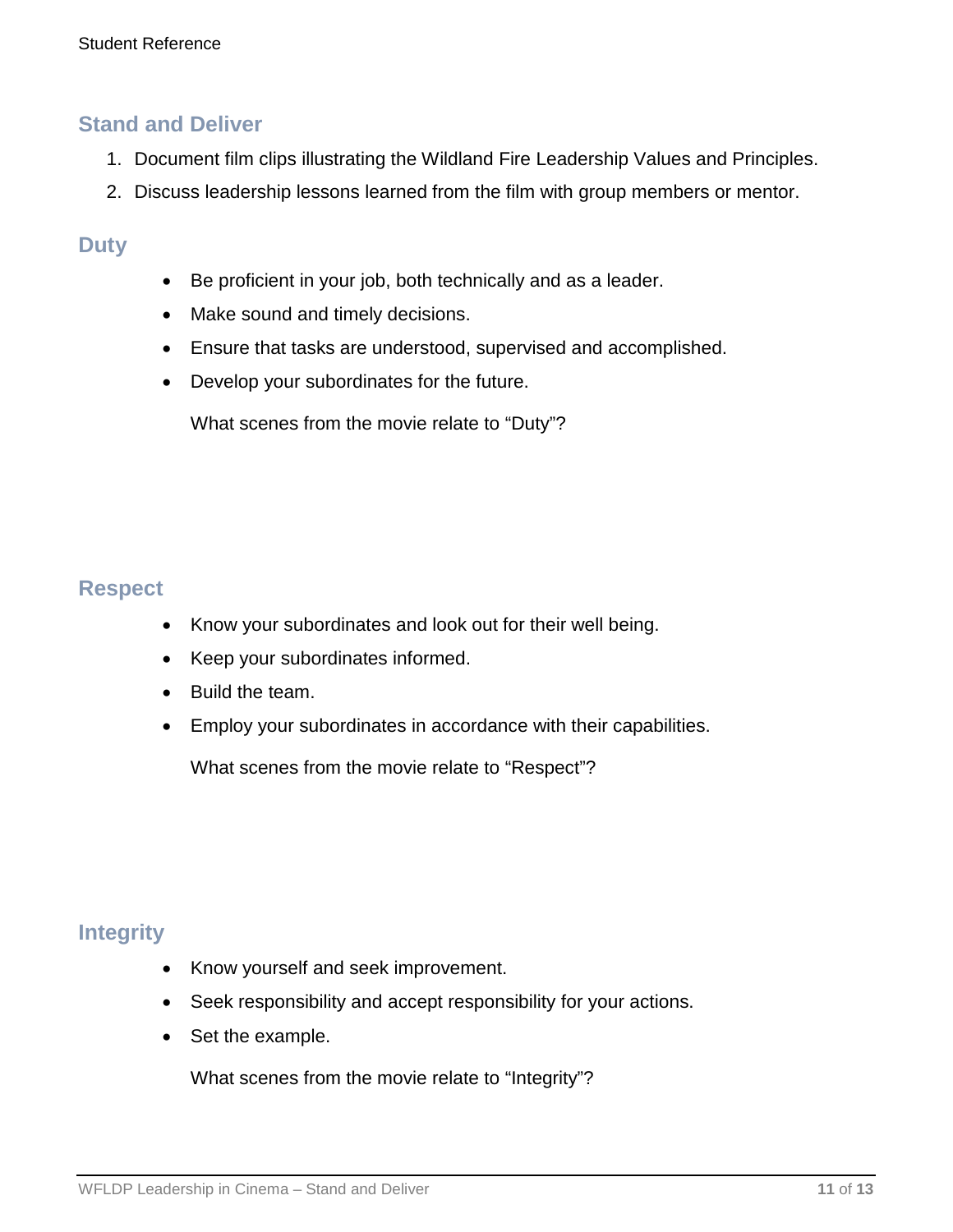### **Guided Discussion**

- 1. Jaime Escalante is thrust into the classroom without a plan of action. How does he handle the situation? What would you have done differently in his situation?
- 2. As a rookie teacher in the Math Department, one would assume that Jaime would have a mentor; Raquel Ortega (Math Department Chair) seems the logical mentor. How did Raquel perform as a mentor and as overall leader of the department? Have you experienced this type of leadership as a wildland firefighter? How did you handle the situation?
- 3. When students are told to take their seats at the beginning of the film, one girl makes a comment asking if the class can talk about sex. Jaime responds with what one female student mentions could cost him his job. Was this appropriate? How does this apply to the job of the wildland firefighter?
- 4. What point is Jaime making to the students by dressing in a chicken fryer outfit? Does he mention why he is dressed as such? How powerful is nonverbal communication between individuals?
- 5. Jamie's authority is challenged by a few students ("Finger Man" and Angel specifically) who come in late to class. How does Jamie handle the situation? Has your authority as a leader been challenged? How did you handle the situation?
- 6. Angel is asked to solve a simple problem: "Fill in the hole." What approach does Jaime use to get Angel to answer the question? Is this an effective technique?
- 7. During a staff meeting concerning accreditation, Jaime is the only teacher who admits that he hasn't done enough to solve the problem and can do more. He makes the following statement, "Students will rise to the level of your expectations." What is meant by this statement?
- 8. Giving a subordinate the tools he/she needs to succeed is vital to leadership development. Jaime gives Angel three books to succeed in the class without damaging Angel's reputation with his "homeys." What tools have you been given or can give to subordinates to develop leadership?
- 9. Jaime speaks of the term ganas—desire. "All you need is ganas." How can you inspire ganas within yourself or your crew?
- 10.Ana Gelgado drops her math class to work for the family business. Mr. Delgado views Jaime's visit and comments as an insult. What barriers have you encountered while developing yourself as a leader? How did you overcome those barriers? Do you need assistance in overcoming those barriers?
- 11.Being a leader can present challenges. Which student challenges Jaime the most? How effective was Jaime in mentoring this student? What would you have done the same or differently?